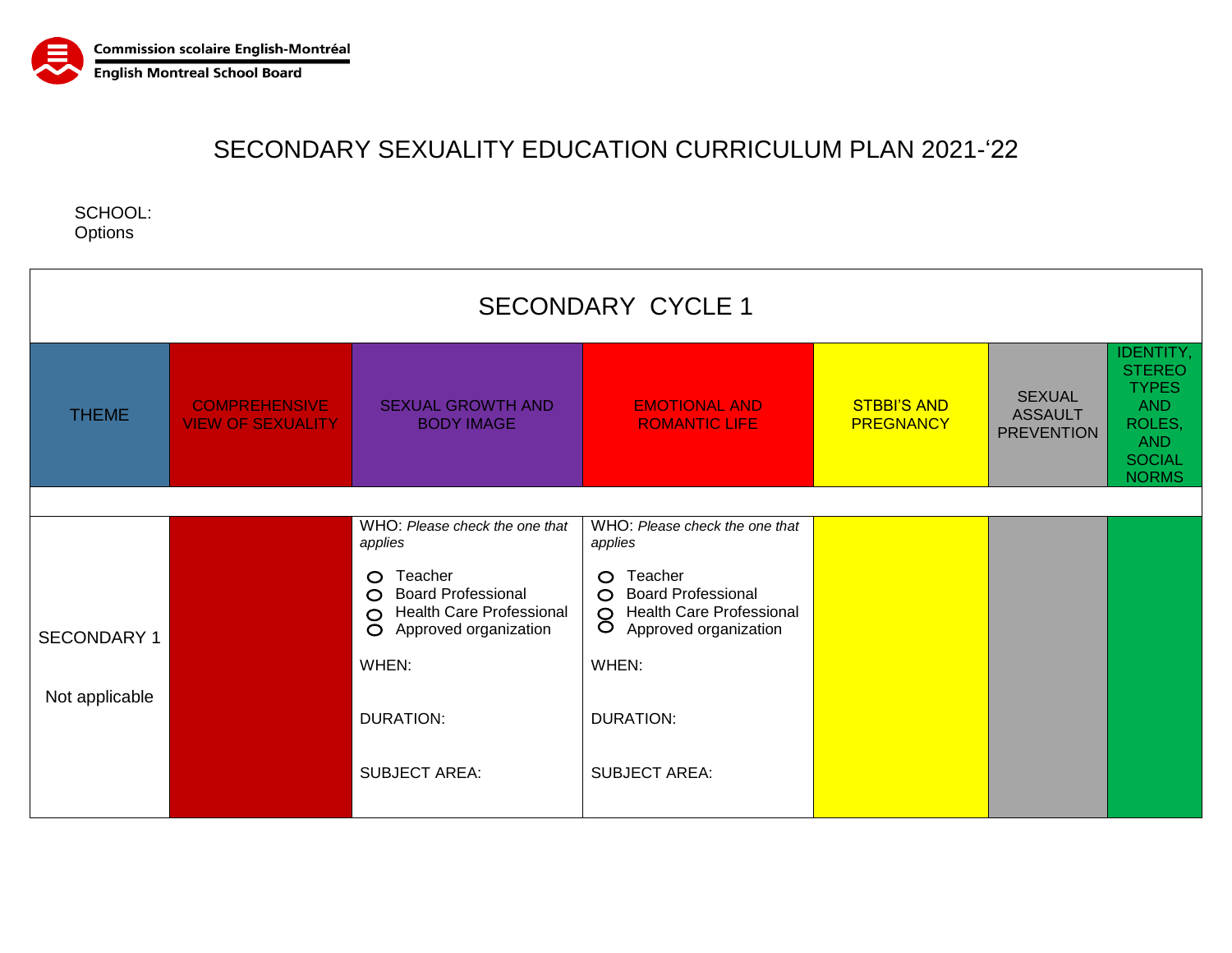

| <b>SECONDARY CYCLE 1</b>                |                                                            |                                                         |                                                                  |                                                                                                                                                                                                           |                                                                                                                                                                                                                                           |                                                                                                                                                                                                            |                                                                                                                |  |
|-----------------------------------------|------------------------------------------------------------|---------------------------------------------------------|------------------------------------------------------------------|-----------------------------------------------------------------------------------------------------------------------------------------------------------------------------------------------------------|-------------------------------------------------------------------------------------------------------------------------------------------------------------------------------------------------------------------------------------------|------------------------------------------------------------------------------------------------------------------------------------------------------------------------------------------------------------|----------------------------------------------------------------------------------------------------------------|--|
| <b>THEME</b>                            | <b>COMPREHENSIVE</b><br><b>VIEW OF</b><br><b>SEXUALITY</b> | <b>SEXUAL</b><br><b>GROWTH AND</b><br><b>BODY IMAGE</b> | <b>EMOTIONAL</b><br><b>AND</b><br><b>ROMANTIC</b><br><b>LIFE</b> | <b>STBBI'S AND</b><br><b>PREGNANCY</b>                                                                                                                                                                    | <b>SEXUAL VIOLENCE</b>                                                                                                                                                                                                                    | <b>SEXUAL</b><br><b>BEHAVIOR</b>                                                                                                                                                                           | <b>IDENTITY,S</b><br><b>TEREO</b><br><b>TYPES AND</b><br>ROLES,<br><b>AND</b><br><b>SOCIAL</b><br><b>NORMS</b> |  |
| <b>SECONDARY</b><br>2<br>Not applicable |                                                            |                                                         |                                                                  | WHO: Please check<br>the one that applies<br>Teacher<br>O Board<br>Professional<br>$\circ$ Health Care<br>Professional<br>O Approved<br>organization<br>WHEN:<br><b>DURATION:</b><br><b>SUBJECT AREA:</b> | WHO: Please check the<br>one that applies<br>Teacher<br><b>Board Professional</b><br>$\circ$<br><b>Health Care</b><br>$\circ$<br>Professional<br>Approved<br>$\circ$<br>organization<br>WHEN:<br><b>DURATION:</b><br><b>SUBJECT AREA:</b> | WHO: Please check the<br>one that applies<br>Teacher<br>O Board<br>Professional<br>$\Omega$ Health Care<br>Professional<br>O Approved<br>organization<br>WHEN:<br><b>DURATION:</b><br><b>SUBJECT AREA:</b> |                                                                                                                |  |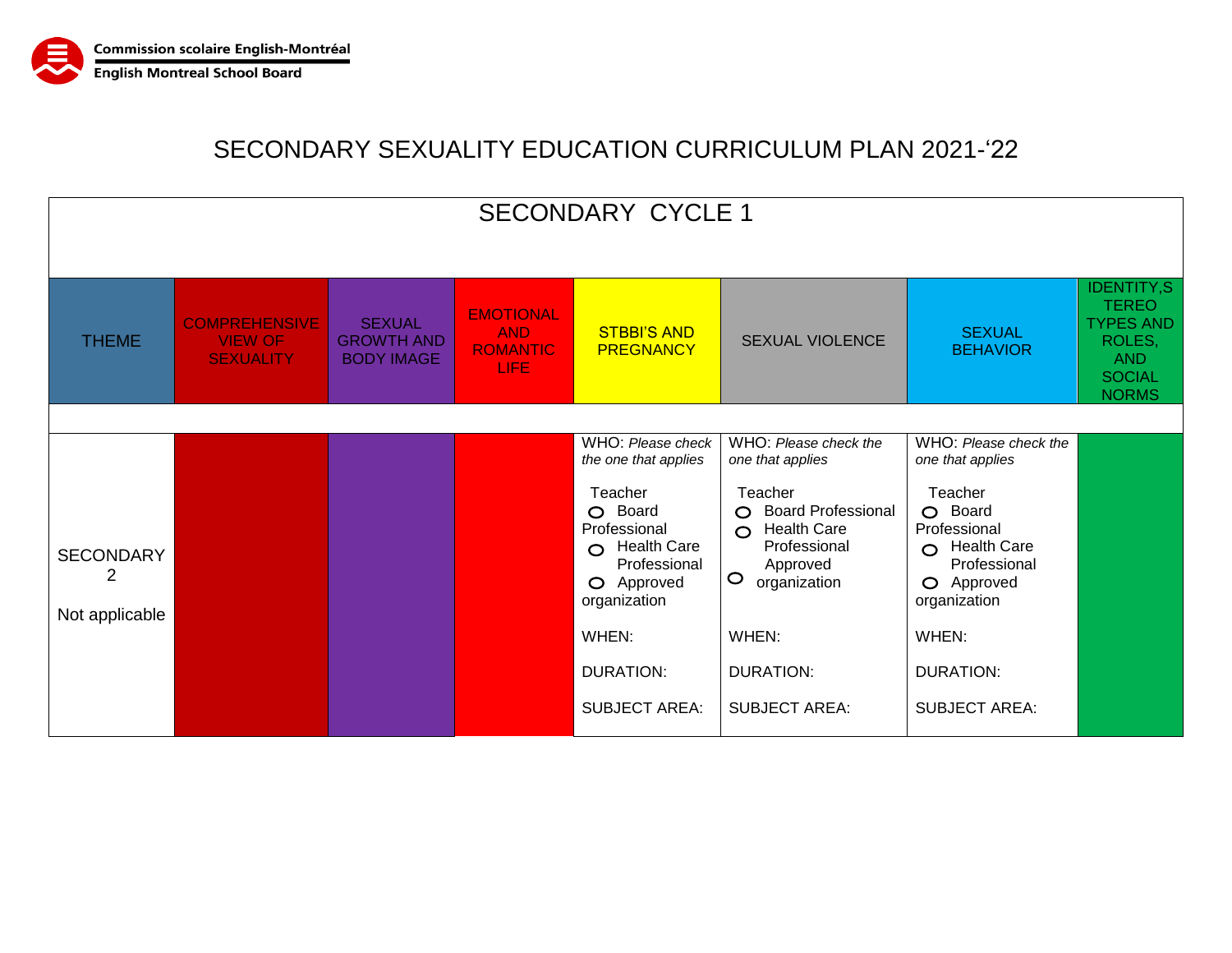

| <b>SECONDARY CYCLE 2</b>             |                                                            |                                                                   |                                                                  |                                                                                                                                                                                                                       |                                                                                                                                                                                                   |                                                                                                                                                                                              |                                                                                                                                                                                                          |  |
|--------------------------------------|------------------------------------------------------------|-------------------------------------------------------------------|------------------------------------------------------------------|-----------------------------------------------------------------------------------------------------------------------------------------------------------------------------------------------------------------------|---------------------------------------------------------------------------------------------------------------------------------------------------------------------------------------------------|----------------------------------------------------------------------------------------------------------------------------------------------------------------------------------------------|----------------------------------------------------------------------------------------------------------------------------------------------------------------------------------------------------------|--|
| <b>THEME</b>                         | <b>COMPREHENSIVE</b><br><b>VIEW OF</b><br><b>SEXUALITY</b> | <b>SEXUAL</b><br><b>GROWTH</b><br><b>AND BODY</b><br><b>IMAGE</b> | <b>EMOTIONAL</b><br><b>AND</b><br><b>ROMANTIC</b><br><b>LIFE</b> | <b>STBBI'S AND</b><br><b>PREGNANCY</b>                                                                                                                                                                                | <b>SEXUAL</b><br><b>VIOLENCE</b>                                                                                                                                                                  | <b>SEXUAL</b><br><b>BEHAVIOR</b>                                                                                                                                                             | IDENTITY,<br><b>STEREO-TYPES</b><br>AND ROLES,<br><b>AND SOCIAL</b><br><b>NORMS</b>                                                                                                                      |  |
| <b>SECONDARY 3</b><br>Not applicable |                                                            |                                                                   |                                                                  | WHO: Please check<br>the one that applies<br>Teacher<br>O Board<br>Professional<br><b>Health Care</b><br>$\bigcap$<br>Professional<br>O Approved<br>organization<br>WHEN:<br><b>DURATION:</b><br><b>SUBJECT AREA:</b> | WHO: Please check<br>the one that applies<br>Teacher<br>O Board<br>Professional<br>O Health Care<br>Professional<br>Approved<br>organization<br>WHEN:<br><b>DURATION:</b><br><b>SUBJECT AREA:</b> | WHO: Please check<br>the one that applies<br>Teacher<br>O Board<br>Professional<br>O Health Care<br>Professional<br>O Approved<br>organization<br>WHEN:<br>DURATION:<br><b>SUBJECT AREA:</b> | WHO: Please<br>check the one that<br>applies<br>Teacher<br>O Board<br>Professional<br>$\bigcirc$ Health Care<br>Professional<br>O Approved<br>organization<br>WHEN:<br>DURATION:<br><b>SUBJECT AREA:</b> |  |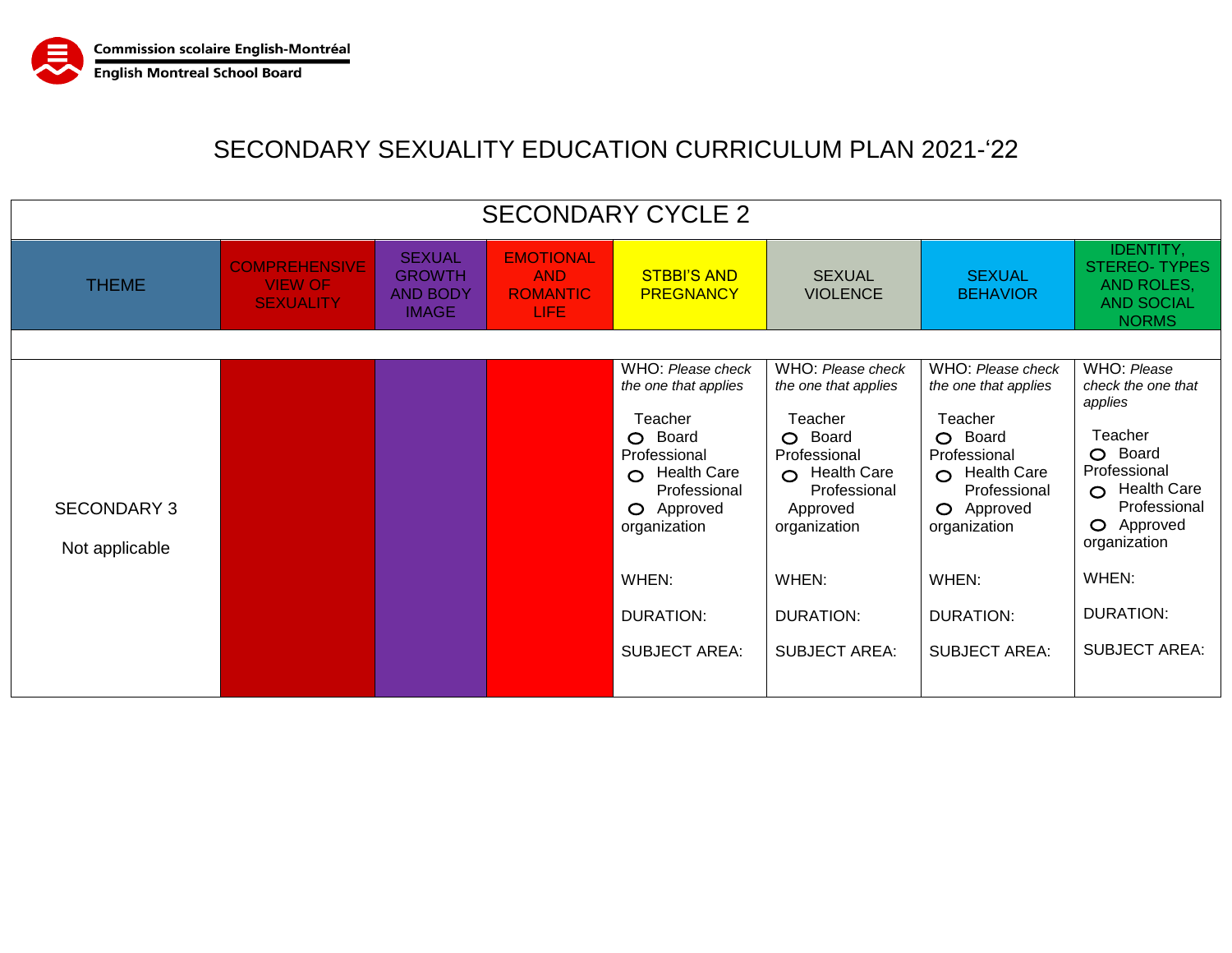

|                       | <b>SECONDARY CYCLE 2</b>                                   |                                        |                                              |                                                                                                                                                                                                                                                                                |                                  |                                  |                                                                    |  |
|-----------------------|------------------------------------------------------------|----------------------------------------|----------------------------------------------|--------------------------------------------------------------------------------------------------------------------------------------------------------------------------------------------------------------------------------------------------------------------------------|----------------------------------|----------------------------------|--------------------------------------------------------------------|--|
| <b>THEME</b>          | <b>COMPREHENSIVE</b><br><b>VIEW OF</b><br><b>SEXUALITY</b> | <b>SEXUAL GROWTH</b><br>AND BODY IMAGE | <b>EMOTIONAL AND</b><br><b>ROMANTIC LIFE</b> | <b>STBBI'S AND</b><br><b>PREGNANCY</b>                                                                                                                                                                                                                                         | <b>SEXUAL</b><br><b>VIOLENCE</b> | <b>SEXUAL</b><br><b>BEHAVIOR</b> | IDENTITY,<br>STEREO-TYPES<br>AND ROLES, AND<br><b>SOCIAL NORMS</b> |  |
|                       |                                                            |                                        |                                              |                                                                                                                                                                                                                                                                                |                                  |                                  |                                                                    |  |
| <b>SECONDARY</b><br>4 |                                                            |                                        |                                              | WHO: Please check the<br>one that applies<br>Teacher: Paul<br>$\circ$<br>Berry<br>O Board<br>Professional: Caitlin<br>O'Brien<br><b>Health Care</b><br>$\circ$<br>Professional<br>O Approved<br>organization<br>WHEN: Term 2<br>DURATION:10 hours<br><b>SUBJECT AREA: Math</b> |                                  |                                  |                                                                    |  |